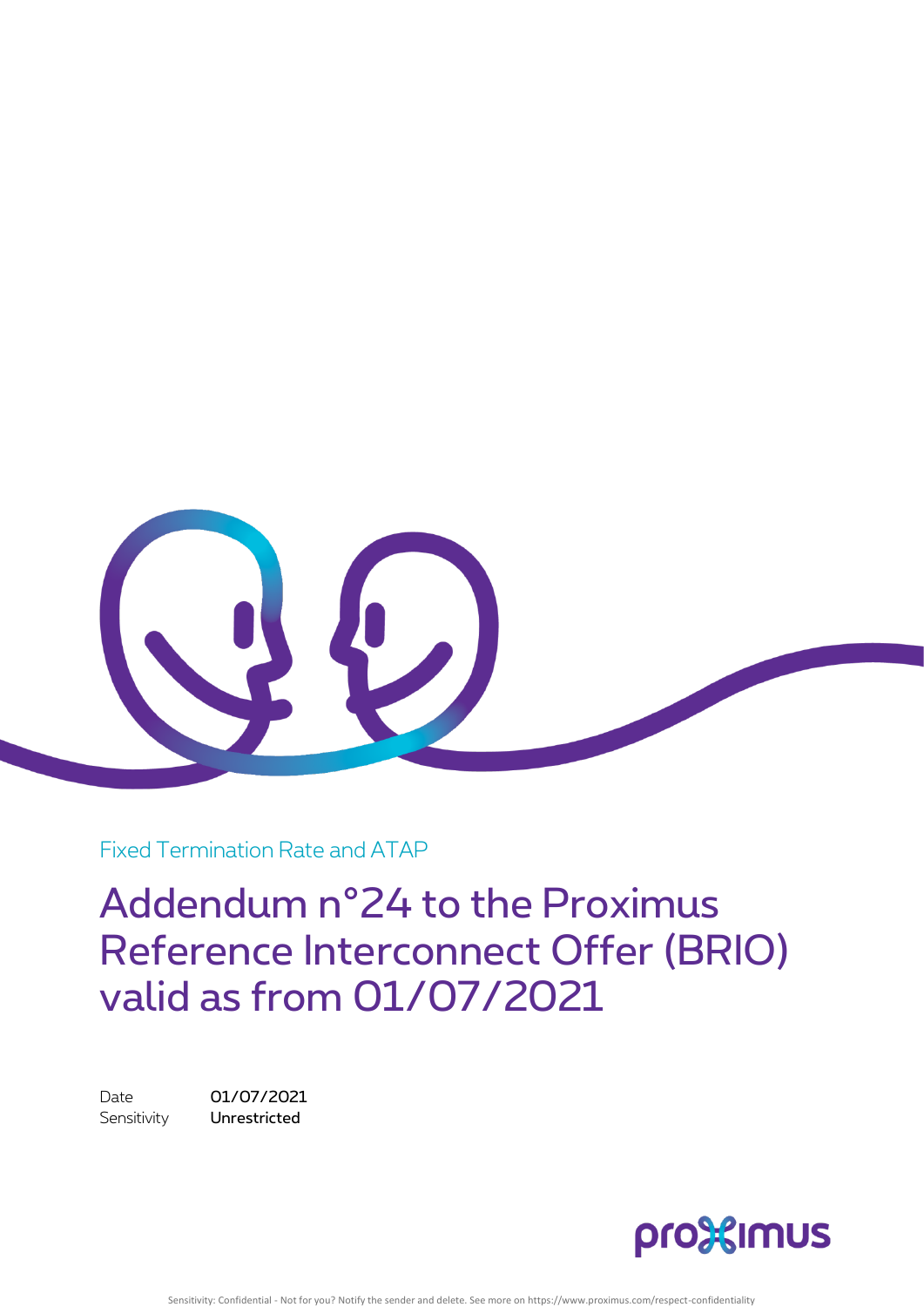## <span id="page-1-0"></span>**Table of contents**

| $\mathcal{L}$ |                                                                             |  |
|---------------|-----------------------------------------------------------------------------|--|
|               |                                                                             |  |
|               | 16.2.1 Calls directed to Proximus geographic numbers and Proximus Split     |  |
|               |                                                                             |  |
|               |                                                                             |  |
|               |                                                                             |  |
|               | 16.2.2.3 Calls to Emergency Services which are not identified by 3 Digits 6 |  |
|               |                                                                             |  |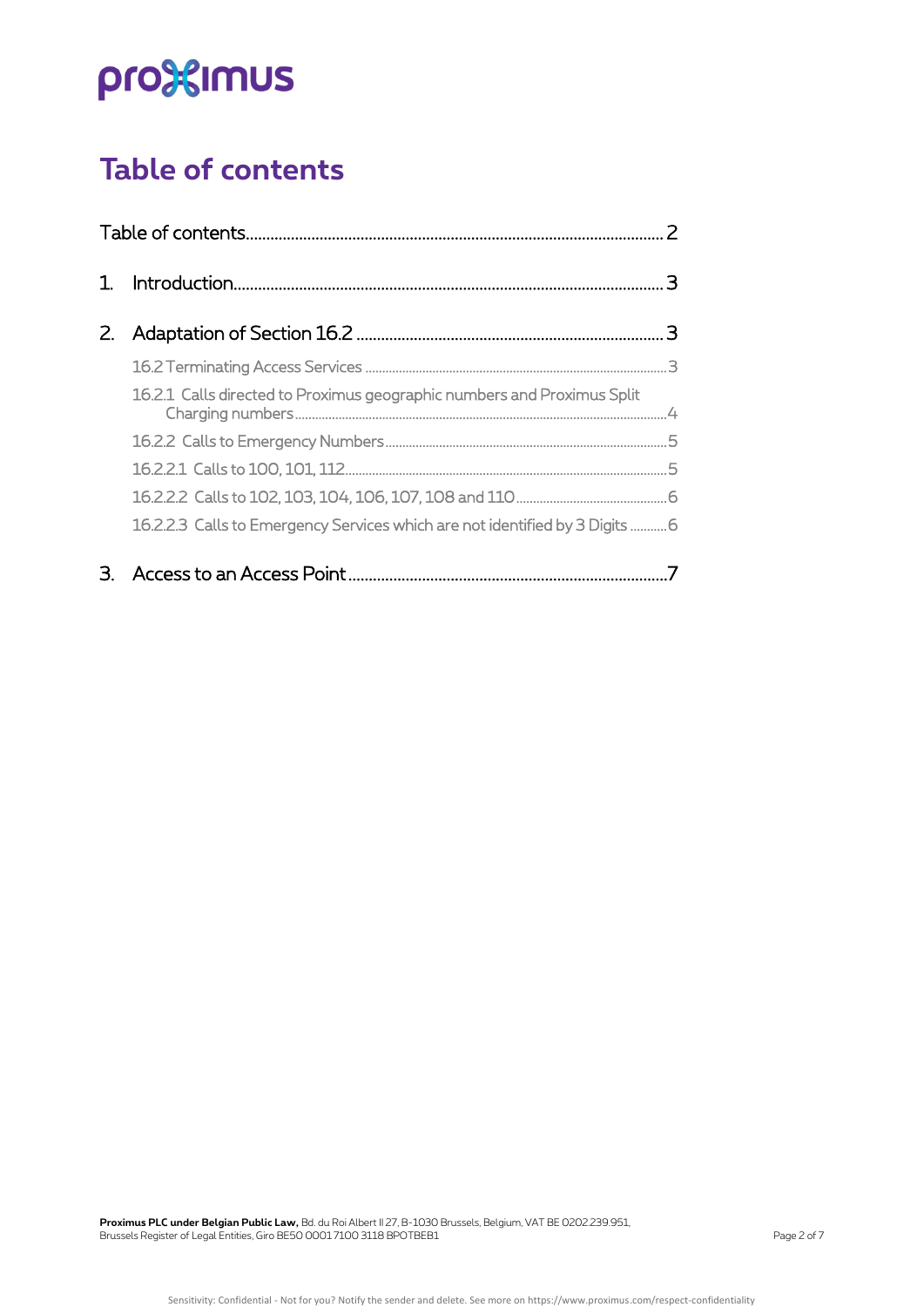## <span id="page-2-0"></span>1. **Introduction**

This Addendum to the BRIO concerns a Commission Delegated Regulation (EU) 2021/654 of 18/12/2020 setting single maximum Union-wide voice termination rates .

In case of appeal against the "Commission Delegated Regulation (EU) 2021/654 of 18/12/2020 supplementing Directive (EU) 2018/1972 of the European Parliament and of the Council by setting a single maximum Union-wide mobile voice termination rate and a single maximum Union-wide fixed voice termination rate" and if the delegated regulation would be suspended, modified or annulled, following an appeal or any other court procedure, or in case of withdrawal of the said delegated regulation, or if the rates were to evolve on the basis of other regulatory actions, Proximus reserves all its rights to apply again the FTRs charged by Proximus before 1/7/2021 (hereafter "old FTRs"), and reserves its rights to retroactively claim the difference between the FTRs actually applied and the old FTRs or any other rates that would be imposed following the court procedure or regulatory action.

The addendum has been submitted to the BIPT on 16/6/2021.

The sections of the BRIO, which are impacted by this Addendum are indicated in the subsequent paragraphs.

## <span id="page-2-1"></span>2. **Adaptation of Section 16.2**

<span id="page-2-2"></span>Section 16.2 is to be replaced by:

### 16.2 Terminating Access Services

Each Successful Call will give rise to 2 charges: a fixed set-up charge and a duration charge taking into account the Chargeable Call Duration measured on a per second basis. Unsuccessful Calls are not charged.

Peak period: 08:00 to 19:00 from Monday through Friday, excluding Belgian legal holidays

Off Peak period: all other periods of time.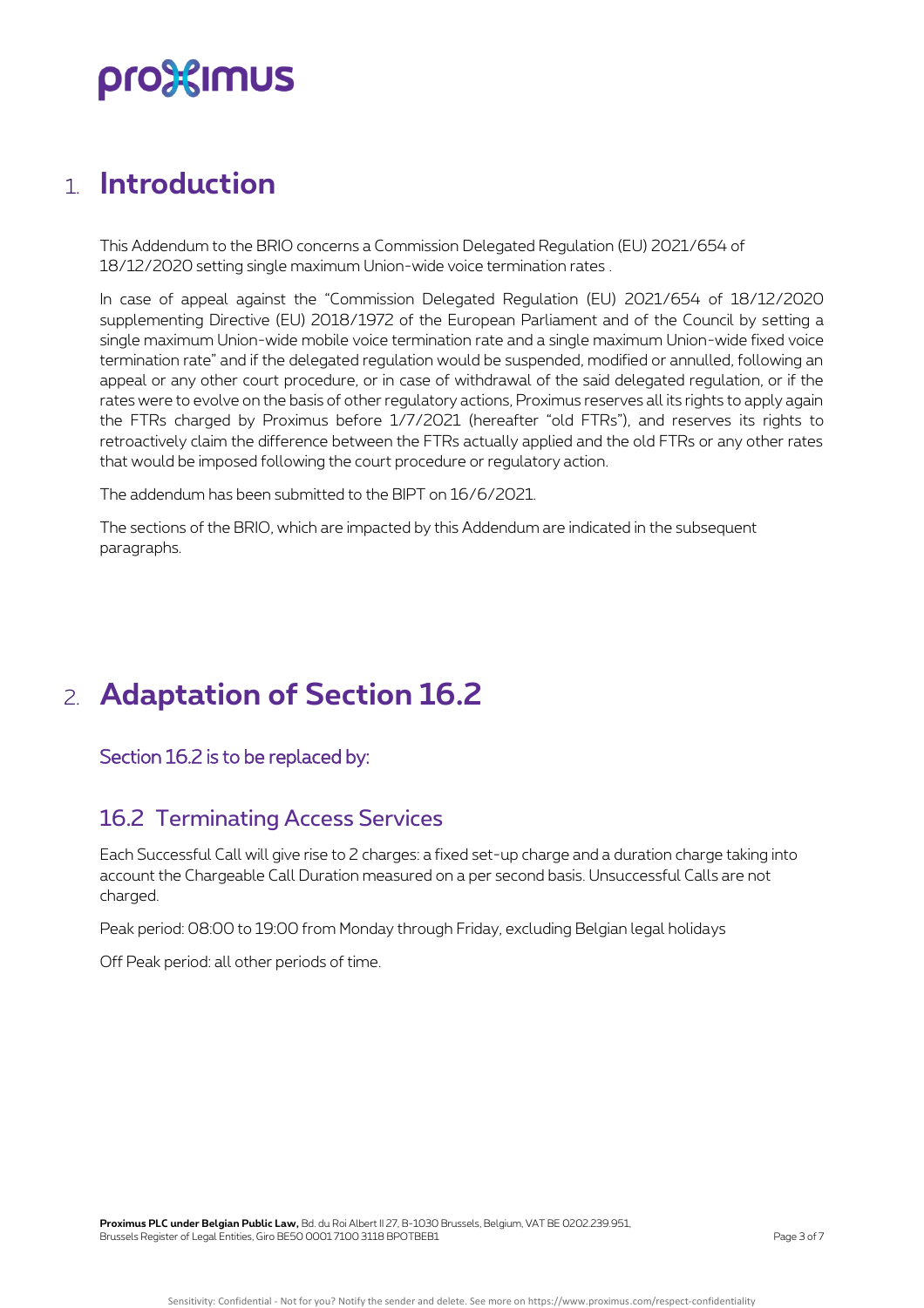### <span id="page-3-0"></span>16.2.1 Calls directed to Proximus geographic numbers and Proximus Split Charging numbers

#### Rates as from 01/07/2021 until 31/12/2021

*(all values in eurocent)*

| Type of Call      | Set-up Charge |          | Duration charge (per min) |          |
|-------------------|---------------|----------|---------------------------|----------|
|                   | Peak          | Off Peak | Peak                      | Off Peak |
| Intra Access Area | 0,000         | 0,000    | 0,093                     | 0,093    |
| Extra Access Area | 0,000         | 0,000    | 0.093                     | 0,093    |

#### Rates as from 01/01/2022

*(all values in eurocent)*

| <b>Type of Call</b> | Set-up Charge |          | Duration charge (per min) |          |
|---------------------|---------------|----------|---------------------------|----------|
|                     | Peak          | Off Peak | Peak                      | Off Peak |
| Intra Access Area   | 0,000         | 0,000    | 0,07                      | 0,07     |
| Extra Access Area   | 0,000         | 0,000    | O, O7                     | 0.07     |

These rates are applicable to the delivery of calls, originated from Belgium or EEA countries to the network of Proximus.

The origin of a call is determined based on the country code of the calling party (the so-called A number).

Therefore, a call is considered as from EEA origin if the country code of the calling party falls in the list provided here below

| <b>Country code</b> | <b>EEA Country</b> |
|---------------------|--------------------|
| $+43$               | Austria            |
| $+32$               | Belgium            |
| +359                | <b>Bulgaria</b>    |
| +385                | Croatia            |
| +357                | Cyprus             |
| +420                | Czech Republic     |
| $+45$               | Denmark            |
| +372                | Estonia            |
| +358                | Finland            |
| $+33$               | France             |
| $+49$               | Germany            |

**Proximus PLC under Belgian Public Law,** Bd. du Roi Albert II 27, B-1030 Brussels, Belgium, VAT BE 0202.239.951, Brussels Register of Legal Entities, Giro BE50 0001 7100 3118 BPOTBEB1 Page 4 of 7 Page 4 of 7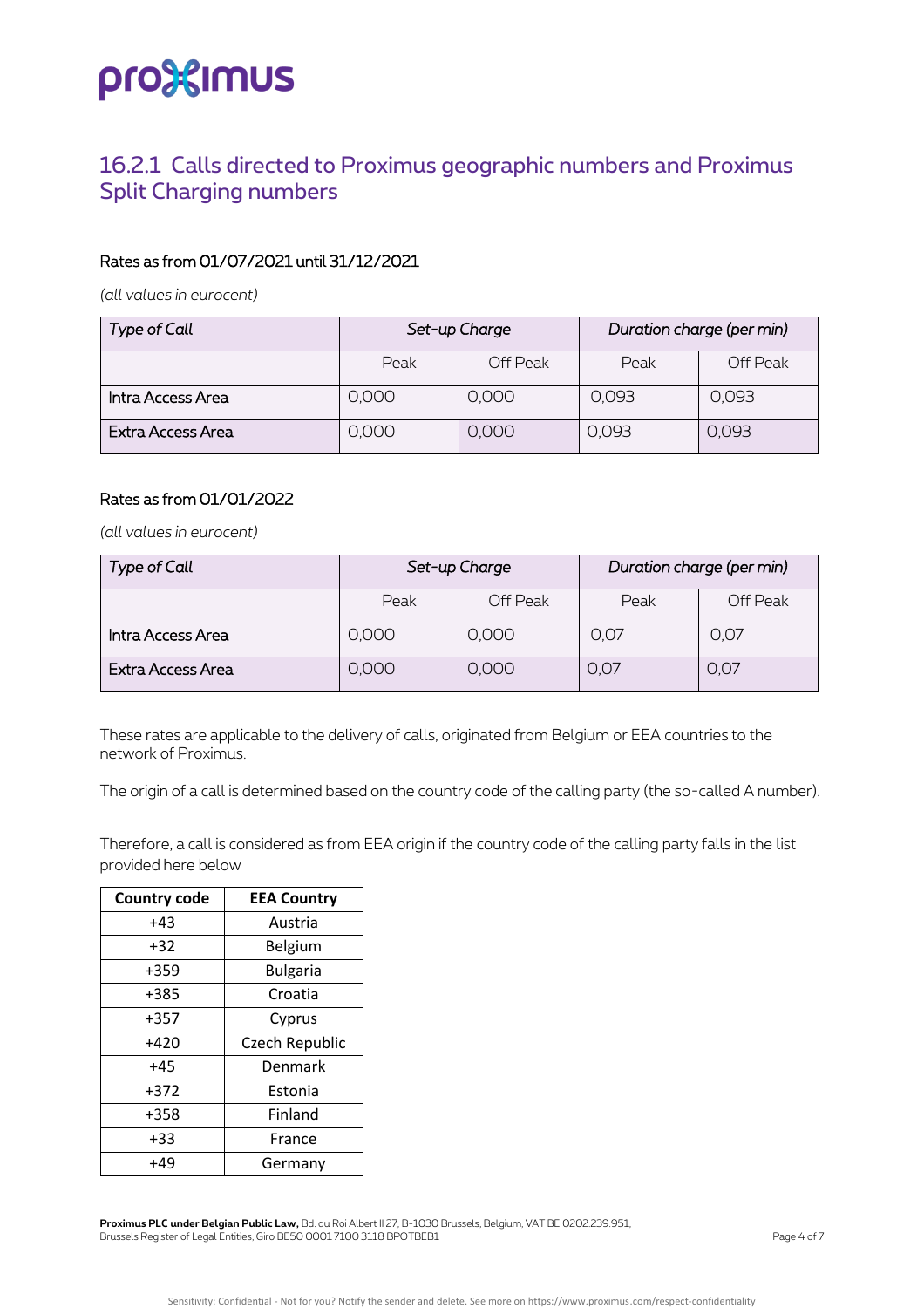| $+30$  | Greece        |
|--------|---------------|
| +36    | Hungary       |
| $+353$ | Ireland       |
| $+39$  | Italy         |
| $+371$ | Latvia        |
| +370   | Lithuania     |
| $+352$ | Luxembourg    |
| +356   | Malta         |
| $+31$  | Netherlands   |
| +48    | Poland        |
| +351   | Portugal      |
| $+40$  | Romania       |
| $+421$ | Slovakia      |
| +386   | Slovenia      |
| $+34$  | Spain         |
| +46    | Sweden        |
| $+354$ | Iceland       |
| $+423$ | Liechtenstein |
| $+47$  | Norway        |
|        |               |

The rates above can also apply to calls originated from non-EEA origin provided the conditions mentioned in the EU Regulation are met. Proximus will inform the Operator for which non-EEA origin this is applicable.

## <span id="page-4-0"></span>16.2.2 Calls to Emergency Numbers

### <span id="page-4-1"></span>16.2.2.1 Calls to 100, 101, 112

### Rates as from 01/07/2021 until 31/12/2021

*(all values in eurocent)*

| Type of Call      | Set-up Charge |          | Duration charge (per min) |          |
|-------------------|---------------|----------|---------------------------|----------|
|                   | Peak          | Off Peak | Peak                      | Off Peak |
| Intra Access Area | 2.080         | 2,080    | 0,093                     | 0,093    |
| Extra Access Area | 2.080         | 2,080    | 0,093                     | 0.093    |

### Rates as from 01/01/2022

*(all values in eurocent)*

**Proximus PLC under Belgian Public Law,** Bd. du Roi Albert II 27, B-1030 Brussels, Belgium, VAT BE 0202.239.951, Brussels Register of Legal Entities, Giro BE50 0001 7100 3118 BPOTBEB1 Page 5 of 7 and 2011 1997 Page 5 of 7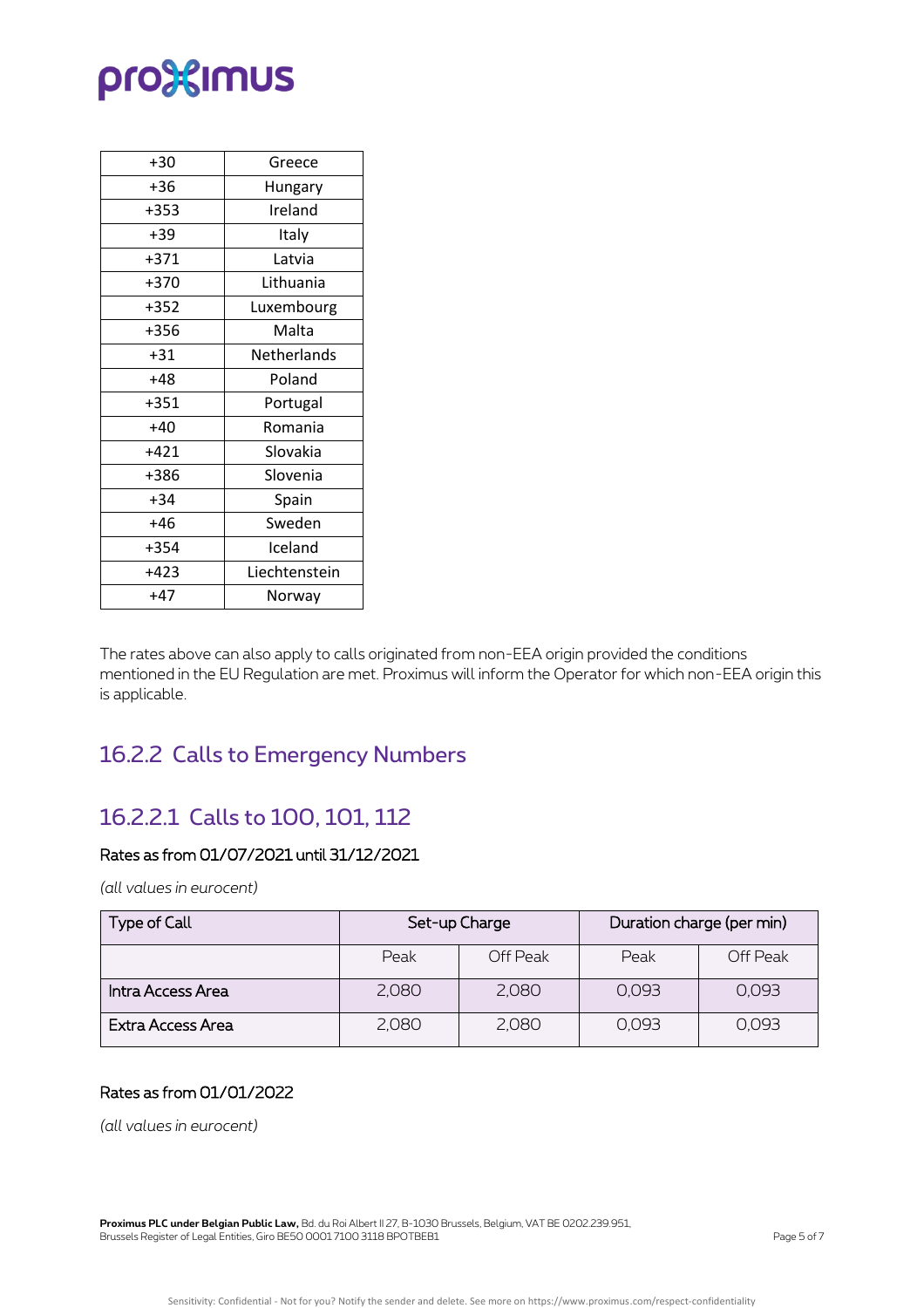## pro%imus

| Type of Call      | Set-up Charge |          | Duration charge (per min) |          |
|-------------------|---------------|----------|---------------------------|----------|
|                   | Peak          | Off Peak | Peak                      | Off Peak |
| Intra Access Area | 2,080         | 2,080    | 0,07                      | 0,07     |
| Extra Access Area | 2,080         | 2,080    | 0,07                      | 0,07     |

## <span id="page-5-0"></span>16.2.2.2 Calls to 102, 103, 104, 106, 107, 108 and 110

### Rates as from 01/07/2021 until 31/12/2021

*(all values in eurocent)*

| <b>Type of Call</b> | Set-up Charge |          | Duration charge (per min) |          |
|---------------------|---------------|----------|---------------------------|----------|
|                     | Peak          | Off Peak | Peak                      | Off Peak |
| Intra Access Area   | 0,000         | 0,000    | 0,093                     | 0,093    |
| Extra Access Area   | 0,000         | 0,000    | 0.093                     | 0,093    |

#### Rates as from 01/01/2022

*(all values in eurocent)*

| Type of Call      | Set-up Charge |          | Duration charge (per min) |          |
|-------------------|---------------|----------|---------------------------|----------|
|                   | Peak          | Off Peak | Peak                      | Off Peak |
| Intra Access Area | 0,000         | 0,000    | 0,07                      | 0,07     |
| Extra Access Area | 0,000         | 0,000    | O, O7                     | 0,07     |

## <span id="page-5-1"></span>16.2.2.3 Calls to Emergency Services which are not identified by 3 **Digits**

In case the Emergency Services are addressed by the geographic numbers characterising the network termination points of the Emergency Services concerned, the same prices apply as those indicated in §16.2.1

In case the Emergency Services are addressed by a 116000, 0800 or a 070 number, the following prices will be charged to the Operator:

### Rates as from 01/07/2021 until 31/12/2021

**Proximus PLC under Belgian Public Law,** Bd. du Roi Albert II 27, B-1030 Brussels, Belgium, VAT BE 0202.239.951, Brussels Register of Legal Entities, Giro BE50 0001 7100 3118 BPOTBEB1 Page 6 of 7